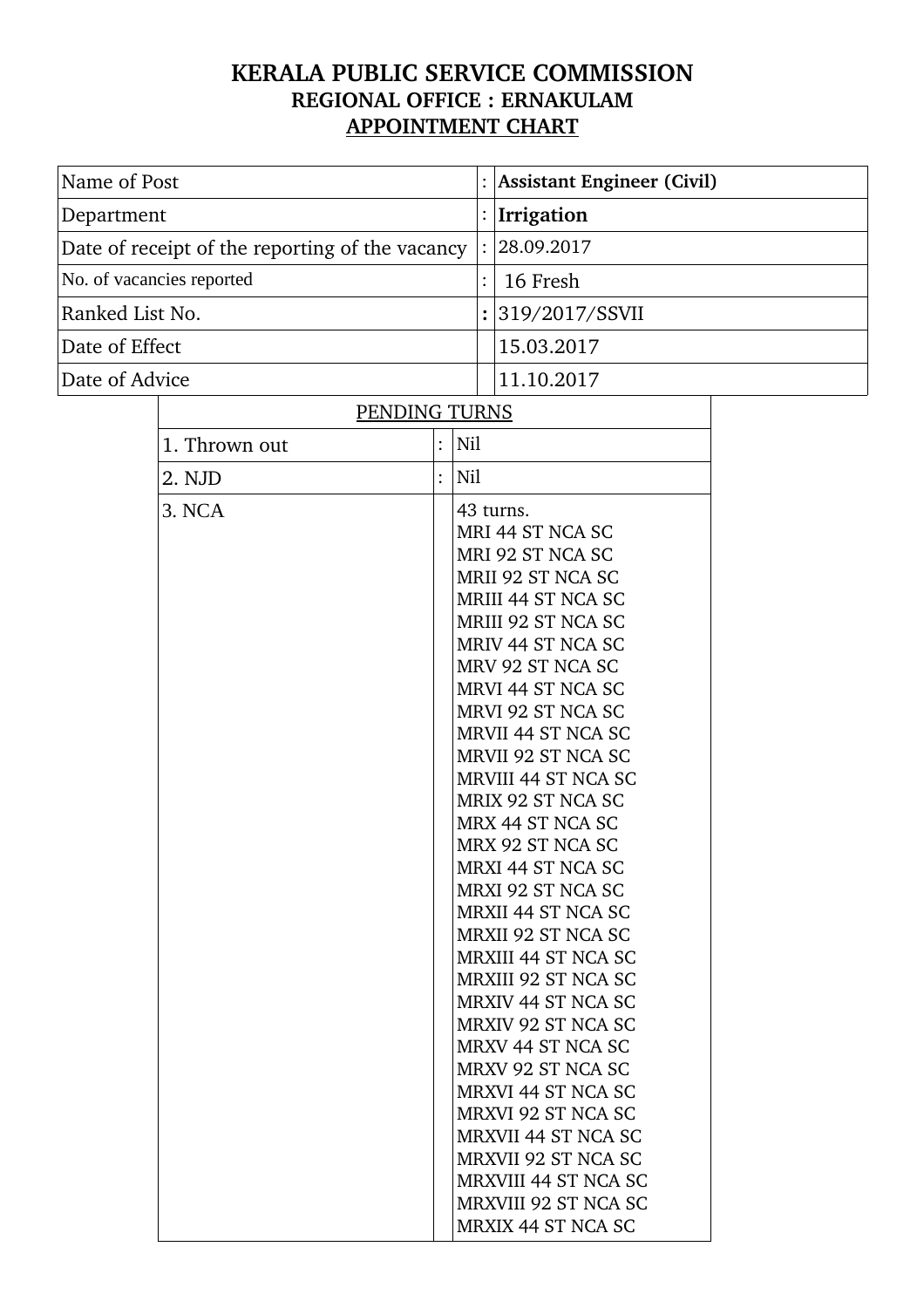| PENDING TURNS                       |                                                                                                                                                                                                                                                     |  |  |  |
|-------------------------------------|-----------------------------------------------------------------------------------------------------------------------------------------------------------------------------------------------------------------------------------------------------|--|--|--|
|                                     | MRXIX 92 ST NCA SC<br>MRXX 44 ST NCA SC                                                                                                                                                                                                             |  |  |  |
|                                     | MRXX 92 ST NCA SC<br>MRXXI 44 ST NCA SC<br>MRXXI 92 ST NCA SC<br><b>MRXXII 44 ST NCA SC</b><br><b>MRXXII 92 ST NCA SC</b><br><b>MRXXIII 44 ST NCA SC</b><br><b>MRXXIII 92 ST NCA SC</b><br><b>MRXXIV 44 ST NCA SC</b><br><b>MRXXIV 92 ST NCA SC</b> |  |  |  |
| 4. TPO                              | MRXXV 4 SC<br>MRXXV 6 M<br>MRXXV 8 LC/AI<br><b>MRXXV 10 OBC</b><br><b>MRXXV 12 SC</b>                                                                                                                                                               |  |  |  |
| Main Rotation stands at MRXXV 13 OC |                                                                                                                                                                                                                                                     |  |  |  |

| S1<br>No.      | Name & Address                                                                                                                 | Rank No.          | $\alpha$ . The common stands at the $\alpha$<br>Community | Rotation as<br>approved by the<br>Commission                                     | Departme<br>nt | Remarks                 |  |  |
|----------------|--------------------------------------------------------------------------------------------------------------------------------|-------------------|-----------------------------------------------------------|----------------------------------------------------------------------------------|----------------|-------------------------|--|--|
| $\mathbf{1}$   | D.A- Low Vision – Vacancy pending due to non-availability of low vision candidate and to be advised from the<br>next Rank list |                   |                                                           |                                                                                  |                |                         |  |  |
| 2.             | Aswathy. P.S.,<br><b>Aswathy Bhavan</b><br><b>Officers Colony, CRPF</b><br>Thiruvananthapuram<br>Pallipuram P.O.-695316        | $S/L$ - SC-<br>10 | $SC-$<br>Paravan                                          | <b>MRXXV4SC</b><br>TPO/<br><b>NCA</b><br>Compensation<br>to MR I 44 ST,<br>No ST | Irrigation     | <b>TPO</b><br>satisfied |  |  |
| $\mathbf{3}$   | Shemeena. K.P.,<br>21 OC, Diamond District,<br>Pangappara,<br>Thiruvananthapuram-695581                                        | 219               | Muslim                                                    | MRXXV 6 M<br><b>TPO</b>                                                          | Irrigation     | <b>TPO</b><br>satisfied |  |  |
| $\overline{4}$ | Naveen. C.L.,<br>Chullickal House<br>NP Road, NGO Quarters<br>Kozhikode -673 012                                               | 368               | Latin<br>Catholic                                         | MRXXV8<br><b>LC/AI TPO</b>                                                       | Irrigation     | <b>TPO</b><br>satisfied |  |  |
| 5              | Vijila. K.<br>Vijila Nivas<br>Keezhurkunnu<br>Keezhur P.O.<br>Kannur - 670703                                                  | 128               | OBC-<br>Saliya                                            | MRXXV <sub>10</sub><br><b>OBC TPO</b>                                            | Irrigation     | <b>TPO</b><br>satisfied |  |  |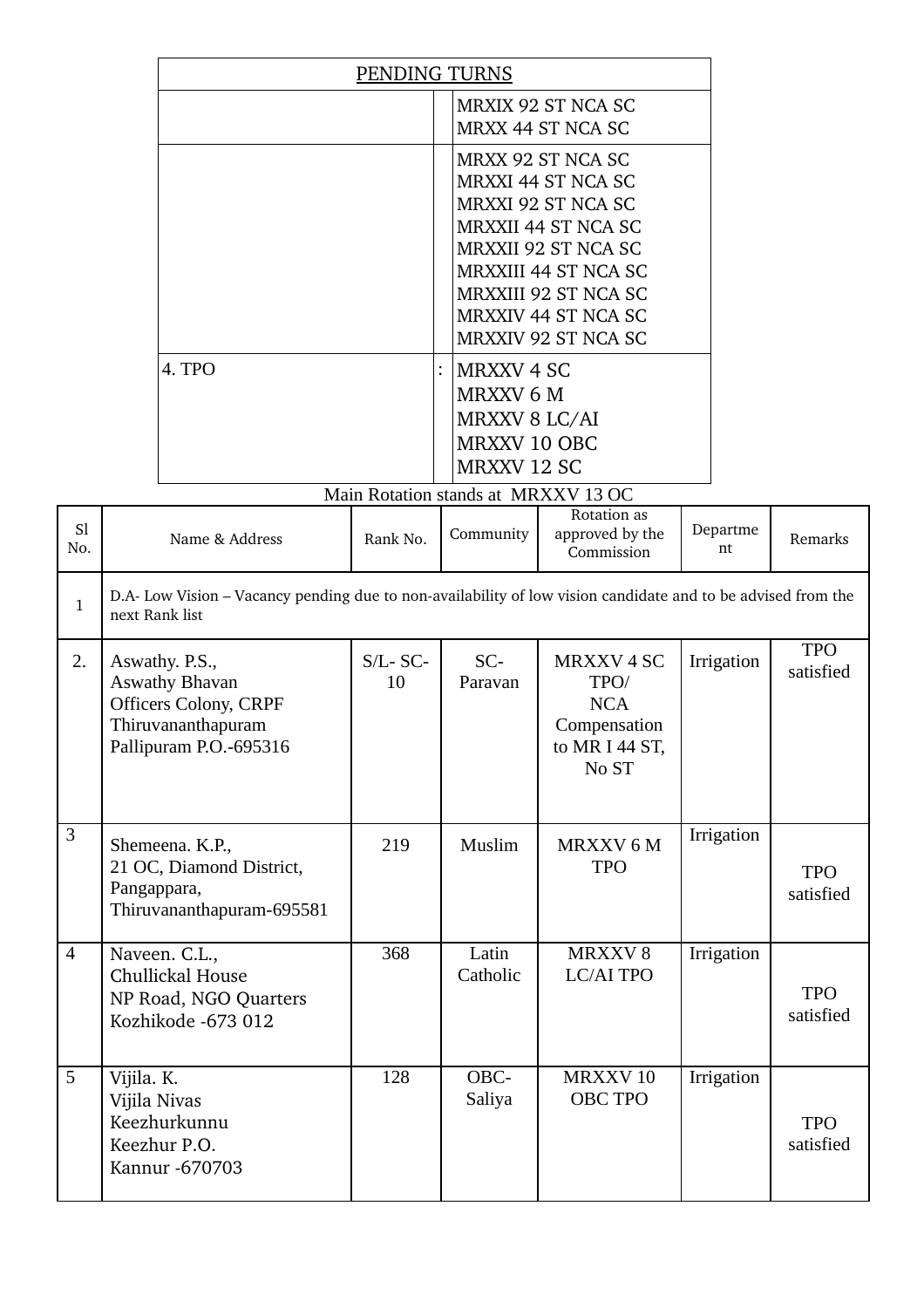| 6<br>$\overline{7}$ | Raghu.K.<br>Kokkattil House,<br>Mulliakursi,<br>Pattikkad P.O.<br>Malappuram -679325<br>Athulya Das. A.S.             | $11-S/L$ -<br><b>SC</b><br>123 | SC-Panan<br>Ezhava   | MRXXV 12 SC<br><b>TPO</b><br><b>MRXXV14E</b> | Irrigation<br>Irrigation | <b>TPO</b><br>satisfied |
|---------------------|-----------------------------------------------------------------------------------------------------------------------|--------------------------------|----------------------|----------------------------------------------|--------------------------|-------------------------|
|                     | Anjanam<br>Valiyakalam Eravoor<br>Thiruvananthapuram<br>Aryanad -695542                                               |                                |                      |                                              |                          |                         |
| 8                   | Anoop. S<br>Kaduvannal Padinjattethil<br>Veedu<br>Thalavoor<br>Thalavoor P.O.<br>Kollam                               | 108                            |                      | MRXXV 15 OC                                  | Irrigation               |                         |
| 9                   | Muhammed Ajmal . U<br>Ayamparampil House<br>Pallippattumuri<br>Thrikkunnapuzha<br>Alappuzha -690515                   | 227                            | Muslim               | MRXXV 16 M                                   | Irrigation               |                         |
| 10                  | Shimna Paulose<br>Manikathan<br>Sreekandapuram<br>Kannur - 670631                                                     | 109                            |                      | MRXXV 17 OC                                  | Irrigation               |                         |
|                     |                                                                                                                       |                                | MR XXV 18 E -TPO     |                                              |                          |                         |
| 11                  | Jeeja Jayan<br>Jyothis<br>Bakkalam<br>Kanul<br>Kannur - 670562                                                        | 110                            |                      | MRXXV 19 OC                                  | Irrigation               |                         |
|                     |                                                                                                                       |                                | MR XXV 20 V - TPO    |                                              |                          |                         |
| 12                  | Akhil Madhusoodanan<br>Palakkal Kannadath<br>Aduthila<br>Payangadi<br>Kannur - 670303                                 | 111                            |                      | MRXXV 21 OC                                  | Irrigation               |                         |
|                     |                                                                                                                       |                                | MR XXV 22 LC/AI -TPO |                                              |                          |                         |
| 13                  | Sabarinath.C.L.<br>TC 9/1212, Sasthanivas,<br><b>MLR 81</b><br>Mangalam Lane,<br>Sasthamangalam<br>Trivandrum -695010 | 116                            | MR XXV 24 SC -TPO    | MRXXV 23 OC                                  | Irrigation               |                         |